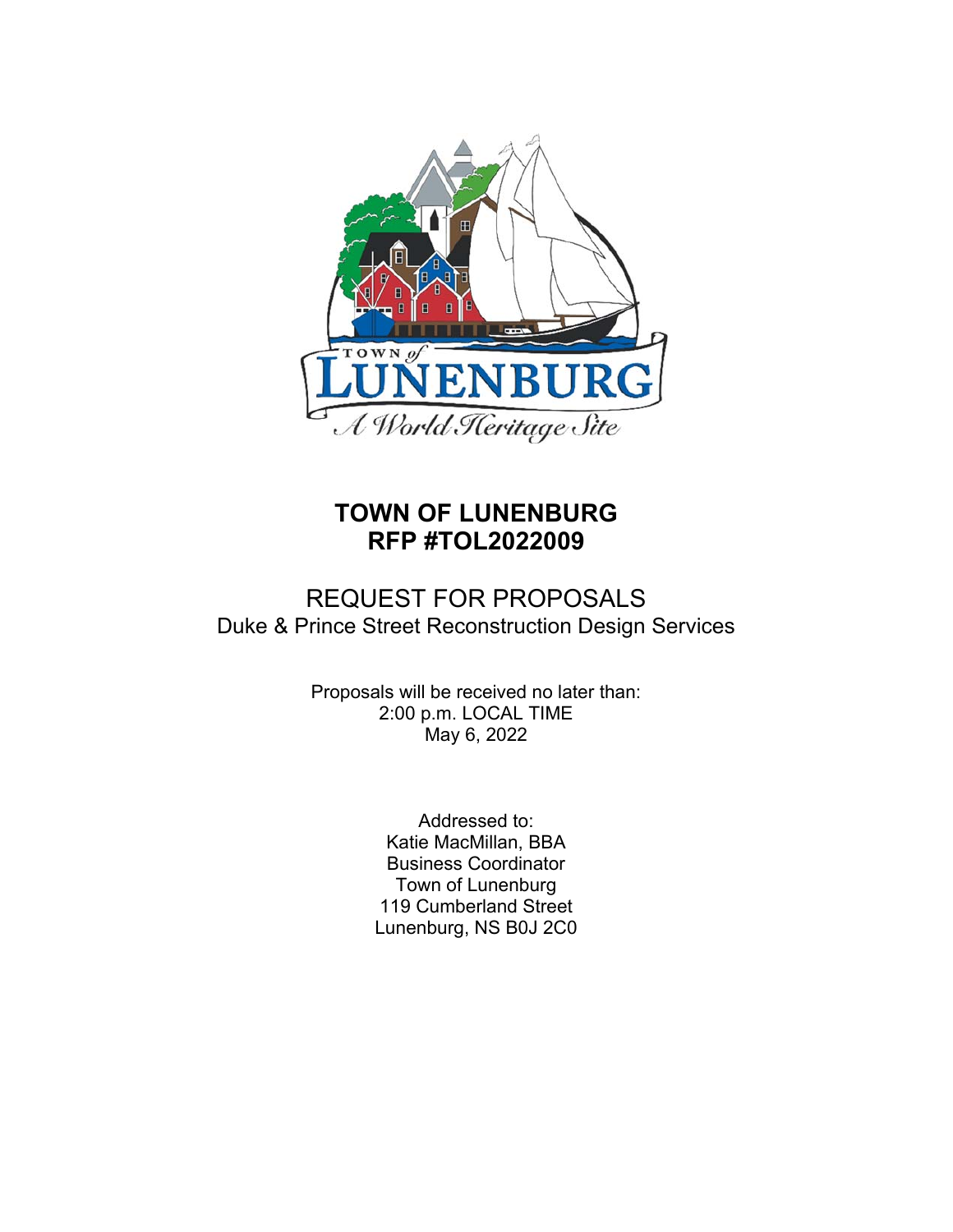## **REQUEST FOR PROPOSALS Duke & Prince Street Reconstruction Design Services**

## **TABLE OF CONTENTS**

| 1.9 Acceptance and/or Rejection of Proposals and Reservation of Rights 5 |    |
|--------------------------------------------------------------------------|----|
|                                                                          |    |
|                                                                          |    |
|                                                                          |    |
|                                                                          |    |
|                                                                          |    |
|                                                                          |    |
|                                                                          |    |
|                                                                          | 7  |
| 2.0 SPECIFICATIONS AND REQUIREMENTS<br>. 7                               |    |
|                                                                          | 7  |
|                                                                          | 8  |
|                                                                          | 8  |
|                                                                          | 9  |
|                                                                          | 10 |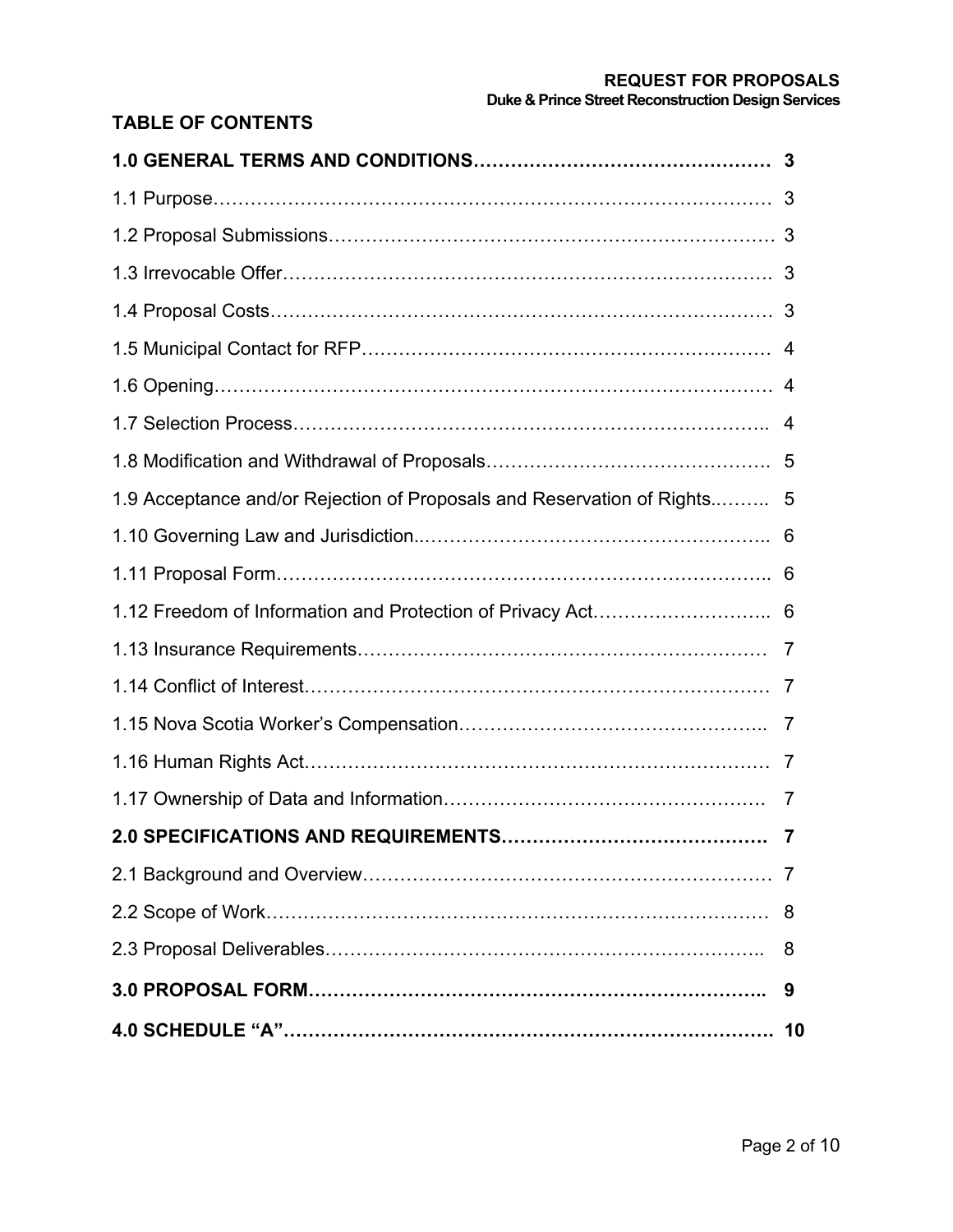## **1.0 GENERAL TERMS AND CONDITIONS**

Section 1 of this proposal document sets out a summary of requirements and outlines the general terms and conditions. The Town of Lunenburg shall be referred to as the "Town" throughout this document.

## **1.1 Purpose**

The Town is seeking proposals with regard to the preparation of a tender package, complete with drawings, for the reconstruction of Duke Street (Lincoln Street to Townsend Street) and Prince Street (Cumberland Street to Fox Street), along with supplying Class "A" cost estimates and construction supervision as specified within this Request for Proposals (RFP).

This RFP sets out the instructions for submitting proposals and procedures and criteria by which the successful Proponent may be evaluated, subject to the Town's overriding discretion to determine what is in its best overall interests.

## **1.2 Proposal Submissions**

Any change notices, appendices and addenda issued for this RFP shall be considered part of this proposal document. The proposal is to be submitted, clearly marked with **"Duke & Prince Street Reconstruction RFP"** and proposal document number **TOL2022009**, to Katie MacMillan, Business Coordinator by email only at purchasing@townoflunenburg.ca before the closing time on the closing date (the "Closing Time"). Proponents must submit one (1) pdf copy. Erasure, overwriting or strike-outs must be initialed by the person signing on behalf of the proponent. Proposals will not be accepted after the closing date and time. The Town shall have the right in its absolute and unfettered discretion to determine whether a proposal has been received prior to the Closing Time. Proposal prices must remain open and available for acceptance by the Town for 90 days after the Closing Time. Proponents may not make modifications to their Proposals after the closing date and time. All proposals shall become the property of the Town of Lunenburg. It is the responsibility of each proponent to submit all required documents as outlined in this Request for Proposal. Failure to quote on all options set out may disqualify your proposal.

#### **1.3 Irrevocable Offer**

The Proponent hereby acknowledges that offers contained within your response to this RFP shall remain open for acceptance by the Town of Lunenburg for a period of not less than ninety (90) days from the Closing Time specified in Section 1.6. Proponents may not make modifications to their Proposals after the Closing Time.

## **1.4 Proposal Costs**

The Proponent shall be solely and fully responsible for all costs associated with the development, preparation, transmittal, submission of proposal, and any work performed prior to official appointment by the Town of Lunenburg.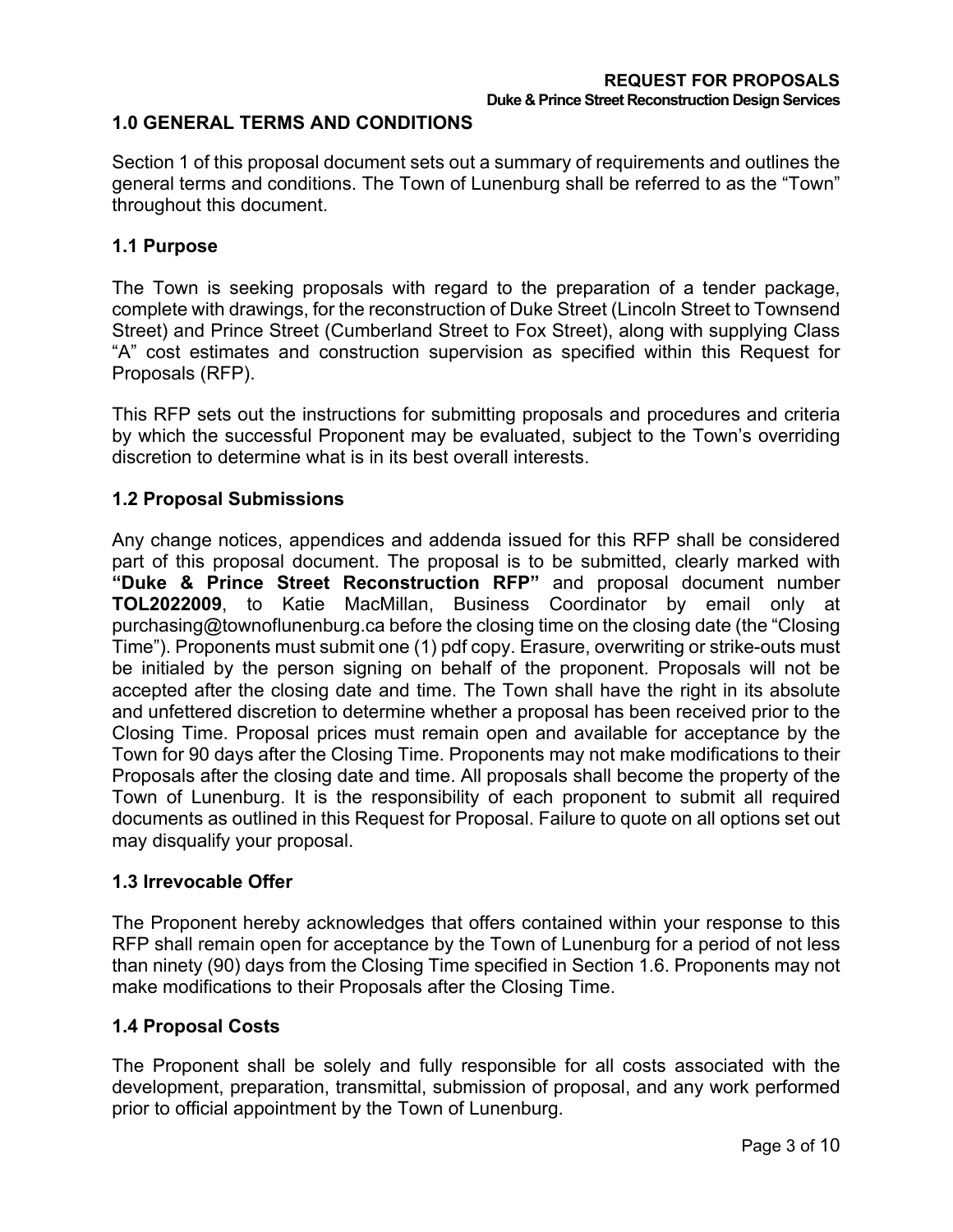## **1.5 Municipal Contact for RFP**

It shall be the Proponent's responsibility to clarify any points in question with the Town of Lunenburg prior to submitting the proposal. Deadline for all inquiries is April 29, 2022. Inquiries regarding the specifications of the RFP should be directed to:

| Name          | Lisa Kendall                |
|---------------|-----------------------------|
| Title         | <b>Acting Town Engineer</b> |
| Email address | Ikendall@townoflunenburg.ca |

Inquiries regarding the RFP process should be directed in writing only to:

| Name          | Katie MacMillan               |
|---------------|-------------------------------|
| Title         | <b>Business Coordinator</b>   |
| Email address | purchasing@townoflunenburg.ca |

If a Proponent discovers any inconsistency, discrepancy, ambiguity, error, or omission in this Request for Proposal, they must notify the Town of Lunenburg immediately in writing.

Any revision to this Request for Proposal will be issued as an addendum to all known potential Proponents.

Please check the Town website townoflunenburg.ca/purchasing.html to determine if any addendums have been issued prior to the submission deadline.

#### **1.6 Opening**

Proposals will only be received by:

| Name:          | Katie MacMillan               |
|----------------|-------------------------------|
| Title:         | <b>Business Coordinator</b>   |
| Email Address: | purchasing@townoflunenburg.ca |

**One PDF copy** of your proposal must be received by email prior to **2:00 p.m.** local time, **May 6, 2022**. Proposals will be signed by an official authorized to bind the Proponents will provide the name(s), title(s), address, and telephone number of the individual(s) to be contacted during the evaluation process. Proposals received later than the specified Closing Time may be returned unopened to the Proponent.

There will not be a public opening for this RFP. As this is a proposal document for which a number of criteria will be evaluated, only the names of the Proponents who have submitted a proposal will be identified after the opening, upon request.

#### **1.7 Selection Process**

**Selection – Subject to Section 1.9 of this RFP,** the Town will not necessarily accept the lowest price or any proposal. Any implication that the lowest price or any proposal will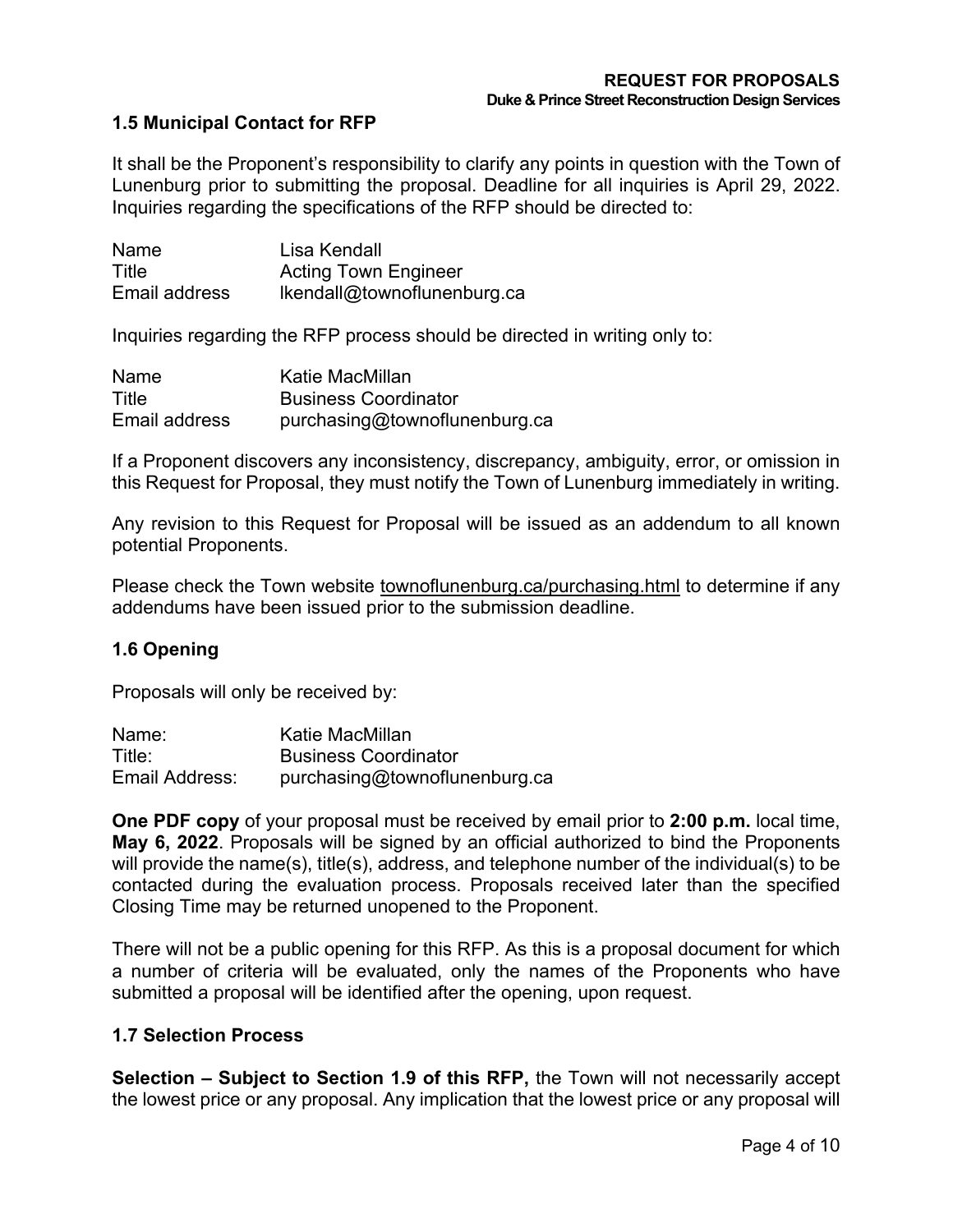be accepted is hereby expressly negated. The successful Proponent(s) will be selected based upon evaluation criteria developed by the Town which in its sole discretion will determine the manner in which each response to this RFP meets the evaluation criteria. The proposal may be awarded to one Proponent only or more as the Town determines.

**Evaluation Criteria – Subject to Section 1.9 of this RFP,** each response to this RFP will be evaluated by the Town to determine the degree to which it responds to the requirements as set out herein. Because this is an RFP other factors in addition to price will be considered when submissions are evaluated.

Please indicate any requirements not met in your proposal with a brief description and reasons therefor.

The Town will read, review and evaluate each proposal. The below evaluation criteria table should be used as a reference only. The Town may in its sole and absolute discretion use or alter the below criteria or use some other evaluation criteria in its entirety.

| <b>Evaluation Criteria</b>                                        | Percentage |
|-------------------------------------------------------------------|------------|
| Price – value for money                                           | 25%        |
| Ability to complete all RFP components                            | 15%        |
| Demonstrated understanding of project, work plan, methodology and | 25%        |
| schedule                                                          |            |
| Project timeline                                                  | 10%        |
| Knowledge, experience, and technical competence of the Proponent  | 25%        |
| and the proposed project team members as well as their ability to |            |
| address the project scope                                         |            |
| <b>TOTAL</b>                                                      | 100%       |

## **1.8 Modification and Withdrawal of Proposals**

Proposal prices must remain open and available for acceptance by the Town for 90 days after the Closing Time. Proponents may not make modifications to their proposals after this. Proponents will not have the right to change conditions, terms or prices of the proposal once the proposal has been submitted in writing to the Town. All proposals shall become the Town's property. It is the responsibility of each Proponent to submit all required documents as outlined in this RFP.

## **1.9 Acceptance and/or Rejection of Proposals and Reservation of Rights**

The Town is not under any obligation to award a contract, and reserves the right to terminate this RFP at any time for any reason, and to withdraw from discussions with all or any of the Proponents who have responded. The receipt and opening of a proposal does not constitute acceptance of any proposal.

The Town reserves the right to reject all or any proposals, and to not necessarily accept the lowest proposal. The Town may accept any proposal that may be considered in the best interests of the Town in its sole and absolute discretion. The Town also reserves the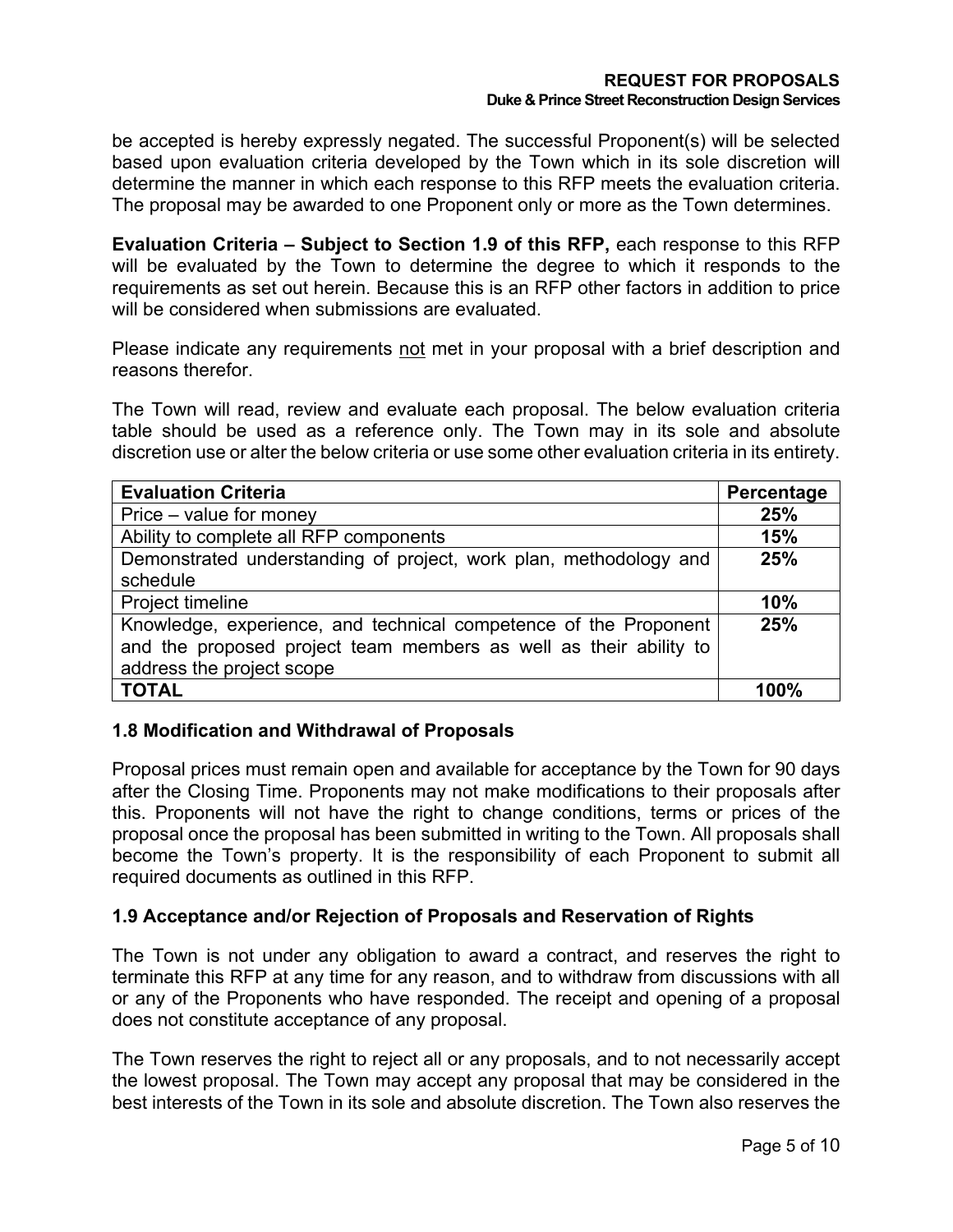right in its sole and absolute discretion to waive any formality, informality, or technicality in any proposal. This includes the right to accept a proposal that is not strictly compliant with the instructions in the RFP document.

The Town reserves the right to negotiate, after the RFP Closing Time, with any Proponent to finalize service arrangements in the best interests of the Town.

The Town shall not be bound by trade or custom in dealing with and/or evaluating the responses to the RFP. The Town reserves the right to interpret any and all aspects of this RFP as may be most favorable to the Town.

Proponents will be deemed to have familiarized themselves with existing conditions and any other conditions which may affect performance of the contract. No plea of ignorance of such conditions as a result of failure to make all necessary examinations will be accepted as a basis for any claims for extra compensation.

Proponents waive any claim against the Town for compensation of any kind whatsoever as a result of its participation in or providing a response to this RFP process, including without limitation any claim for costs of proposal preparation or participation in negotiations, or for loss of anticipated profits, whether based in contract including fundamental breach, tort, equity, breach of any duty, including, but not limited to breach of the duty of fairness, breach of any obligation not to accept non-compliant proposals or any other cause of action whatsoever.

In submitting a proposal, the Proponent has accepted the reservation of rights as set out herein and agrees to be bound by same.

## **1.10 Governing Law and Jurisdiction**

Any contract resulting from this RFP shall be governed by and interpreted in accordance with the laws of the Province of Nova Scotia. Any disputes shall be determined in the courts of Nova Scotia.

## **1.11 Proposal Form**

The attached Proposal Form (3.0) must be completed and submitted with all proposals for consideration. Failure to complete and submit the proposal form could lead to the rejection of the proposal.

#### **1.12 Freedom of Information and Protection of Privacy Act**

The Town of Lunenburg is subject to the Municipal Government Act provisions relating to the freedom of information and protection of privacy provisions Freedom of Information and Protection of Privacy Act (FOIPOP) and associated Provincial legislation. Any proposal submitted to the Town may be required to be disclosed publicly if any request is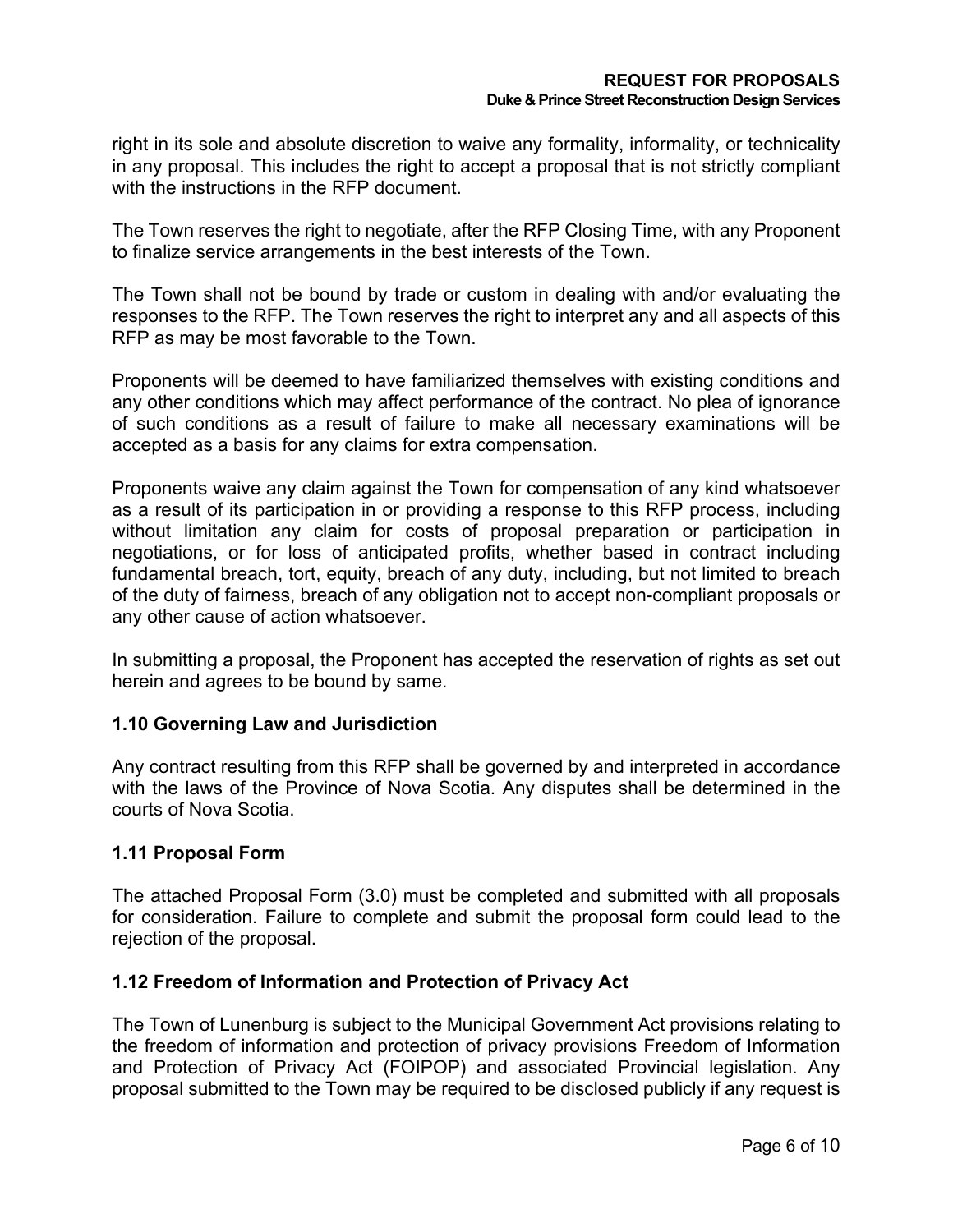to be made under FOIPOP. All proposals received in response to this RFP will be considered public.

## **1.13 Insurance Requirements**

The successful Proponent shall at its own expense obtain and maintain until the completion of the contract and provide the Town with a Certificate of Insurance providing proof of:

- a. Professional Liability insurance covering the work and services described in this Agreement for an amount not less than \$2.0 Million per occurrence;
- b. Comprehensive General Liability insurance for an amount not less than \$2.0 Million per occurrence;

## **1.14 Conflict of Interest**

The Proponent warrants that no conflict of interest exists with any Town staff, Council or Committee member regarding their RFP submission or with the Town's evaluation process. Should a conflict of interest exist or arise, the Town at its sole discretion may disqualify the proposal submission and/or contract as applicable.

#### **1.15 Nova Scotia Worker's Compensation**

The successful Proponent must be registered and remain in good standing with NS WCB throughout the term of a contract issued pursuant to this RFP.

#### **1.16 Human Rights Act**

The successful Proponent shall ensure full observance of the NS Human Rights Act in all dealings related to this project.

#### **1.17 Ownership of Data and Information**

All data, other information and all resulting reports and materials prepared by the successful Proponent shall be the exclusive property of the Town who reserves ownership rights to all ideas, plans, concepts, etc.

#### **2.0 SPECIFICATIONS AND REQUIREMENTS**

#### **2.1 Background and Overview**

Duke Street and Prince Street are both located in the 'old town' section of Lunenburg, running parallel to each other. See the attached drawing in Schedule "A". Duke Street (Lincoln Street to Townsend Street), and Prince Street (Cumberland Street to Fox Street), are both in very poor condition and require reconstruction.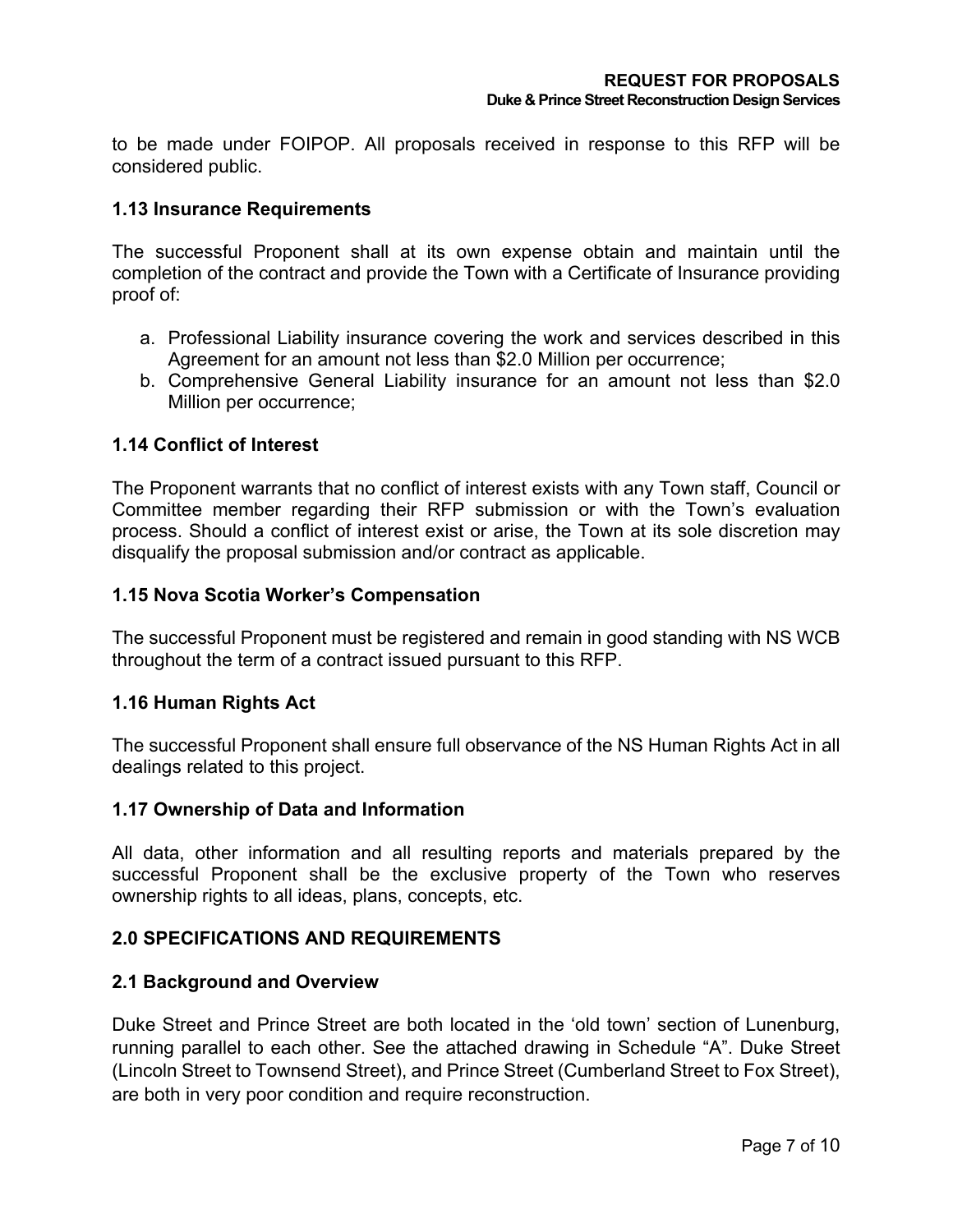#### **2.2 Scope of Work**

The scope of work for this project will include a ready to issue tender package, complete with drawings, for the reconstruction of the Duke Street (Lincoln Street to Townsend Street) and Prince Street (Cumberland Street to Fox Street). A Class "A" cost estimate shall also be included as part of the package.

Construction supervision is also required as part of this project. We anticipate construction to occur late summer/early fall 2022.

## **2.3 Site Meeting**

There will be an optional site visit/meeting held on **April 28, 2022 at 10am.** Please meet at the corner of Townsend Street and Prince Street. Any questions regarding the site visit should be directed to Lisa Kendall, Acting Town Engineer, at (902) 634-8992 ext. 2 or by email at lkendall@townoflunenburg.ca. There will be no meeting minutes or notes available from this site meeting.

## **2.4 Expectations**

The Town's expectations are that the successful proponent will complete drawings and tender documents that will take the Town to the construction phase of this project. The proponent will also provide construction supervision during the execution of the construction. The newly reconstructed Duke and Prince Street sections will be in accordance with all applicable codes and standards, with emphasis on meeting accessibility standards.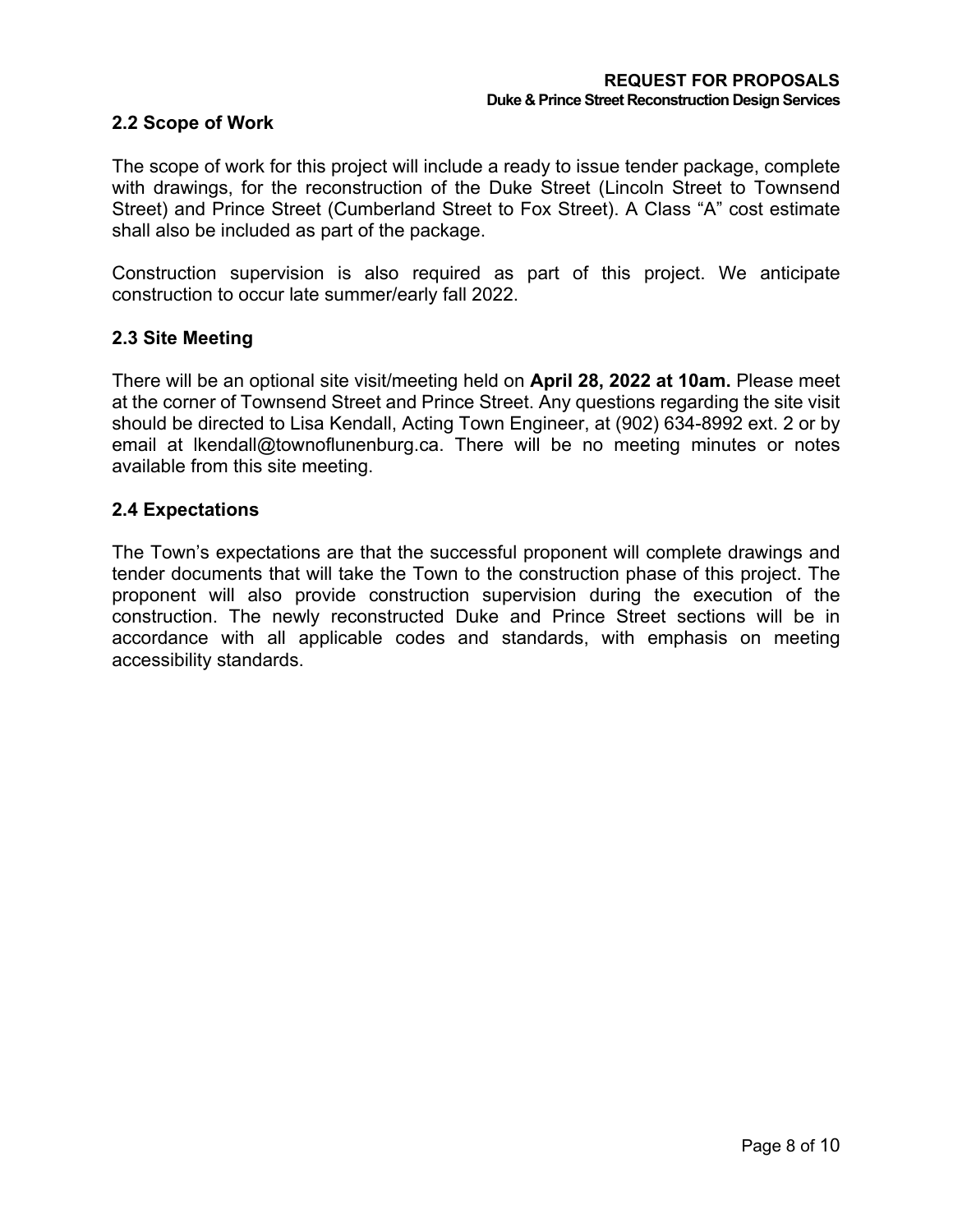## **3.0 PROPOSAL FORM**

|                               | Do not include HST in the Amount of Proposal. All of the below pricing is to be in Canadian Dollars.                                                           |  |
|-------------------------------|----------------------------------------------------------------------------------------------------------------------------------------------------------------|--|
|                               |                                                                                                                                                                |  |
|                               |                                                                                                                                                                |  |
|                               |                                                                                                                                                                |  |
|                               | Please attach the following additional information:<br>Start and end time required to complete the.<br>Two relevant work references and contact phone numbers. |  |
| <b>Mailing Address</b>        | <u> 1980 - Johann Barbara, martxa alemaniar arg</u>                                                                                                            |  |
| <b>Phone Number</b>           |                                                                                                                                                                |  |
| <b>Email Address</b>          |                                                                                                                                                                |  |
| Signature                     |                                                                                                                                                                |  |
| <b>Print Name &amp; Title</b> | <u> 1989 - Johann Stoff, deutscher Stoff, der Stoff, der Stoff, der Stoff, der Stoff, der Stoff, der Stoff, der S</u>                                          |  |
| Date                          |                                                                                                                                                                |  |
| Witness                       |                                                                                                                                                                |  |
| Date                          |                                                                                                                                                                |  |

**Details of Proposal** – please attach your submission details as required in this RFP.